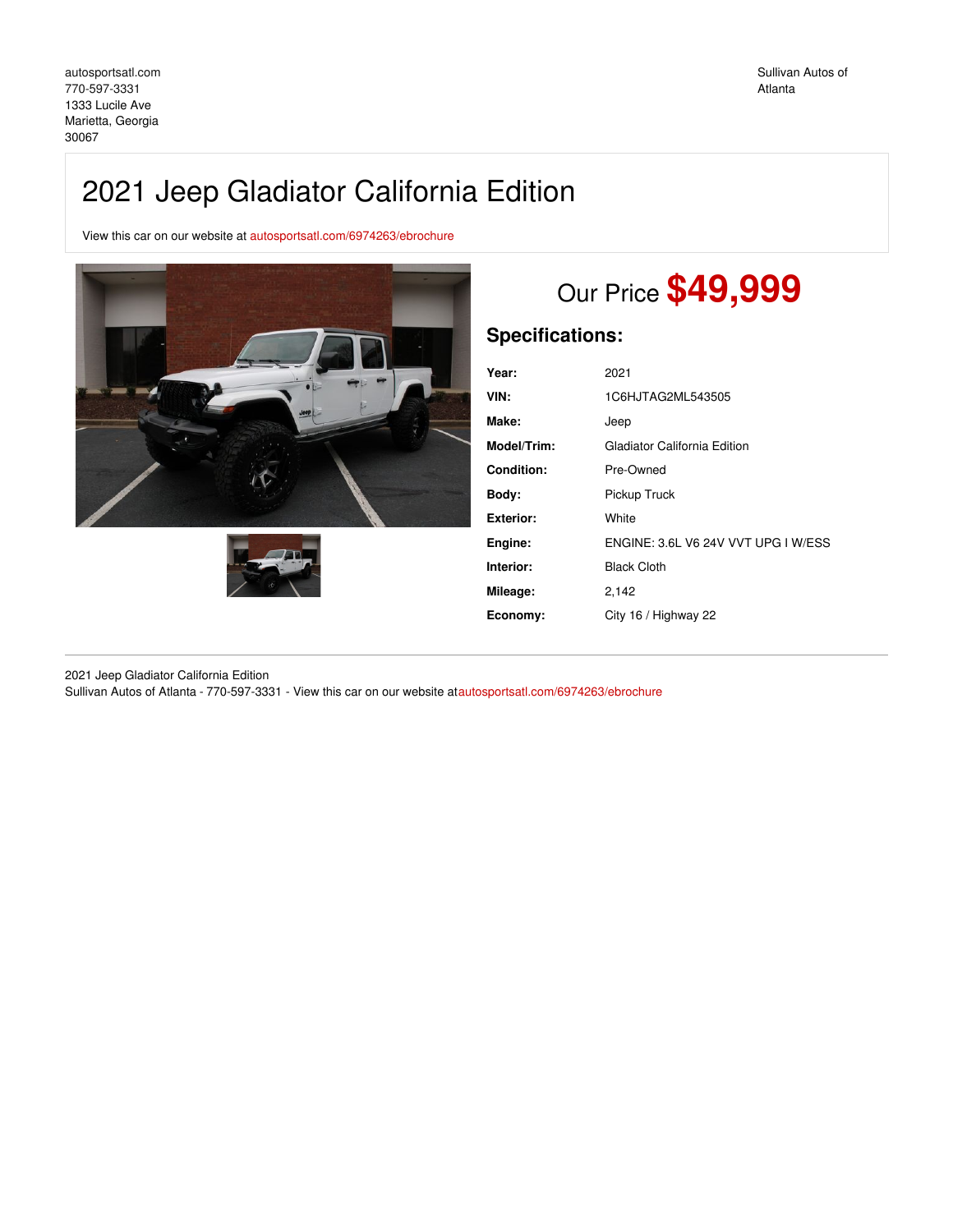

#### 2021 Jeep Gladiator California Edition

Sullivan Autos of Atlanta - 770-597-3331 - View this car on our website a[tautosportsatl.com/6974263/ebrochure](https://autosportsatl.com/vehicle/6974263/2021-jeep-gladiator-california-edition-marietta-georgia-30067/6974263/ebrochure)

# **Installed Options**

## **Interior**

- 110 mph Vehicle Max Speed Calibration- 2 12V DC Power Outlets
- 2 Seatback Storage Pockets
- 4-Way Passenger Seat -inc: Manual Recline and Fore/Aft Movement
- 6-Way Driver Seat -inc: Manual Recline, Height Adjustment, Fore/Aft Movement and Manual Lumbar Support
- 60-40 Folding Split-Bench Front Facing Fold Forward Seatback Cloth Rear Seat
- Air Filtration- Analog Appearance- Cloth Low-Back Bucket Seats- Compass
- Cruise Control w/Steering Wheel Controls- Day-Night Rearview Mirror
- Delayed Accessory Power- Fade-To-Off Interior Lighting- Front And Rear Map Lights
- Front Center Armrest w/Storage
- Front Seats w/Cloth Back Material and Manual Driver Lumbar
- Full Carpet Floor Covering -inc: Carpet Front And Rear Floor Mats
- Full Floor Console w/Locking Storage and 2 12V DC Power Outlets
- Gauges -inc: Speedometer, Odometer, Engine Coolant Temp, Tachometer, Engine Hour Meter, Trip Odometer and Trip Computer
- HVAC -inc: Console Ducts- Illuminated Front Cupholder- Illuminated Rear Cupholder
- Instrument Panel Bin, Dashboard Storage, Driver / Passenger And Rear Door Bins
- Interior Trim -inc: Metal-Look Console Insert Locking Glove Box
- Manual Adjustable Front Head Restraints and Foldable Rear Head Restraints
- Manual Tilt/Telescoping Steering Column- Outside Temp Gauge
- Proximity Key For Push Button Start Only Redundant Digital Speedometer
- Sentry Key Engine Immobilizer- Systems Monitor- Trip Computer
- Urethane Gear Shifter Material- Vanity w/Driver And Passenger Auxiliary Mirror

### **Exterior**

- Wheels: 17" x 7.5" Aluminum Variable Intermittent Wipers- Tires: 245/75R17 H/T
- Tailgate Rear Cargo Access- Steel Spare Wheel- Regular Box Style
- Galvanized Steel/Aluminum Panels- Full-Size Spare Tire Stored Underbody w/Crankdown